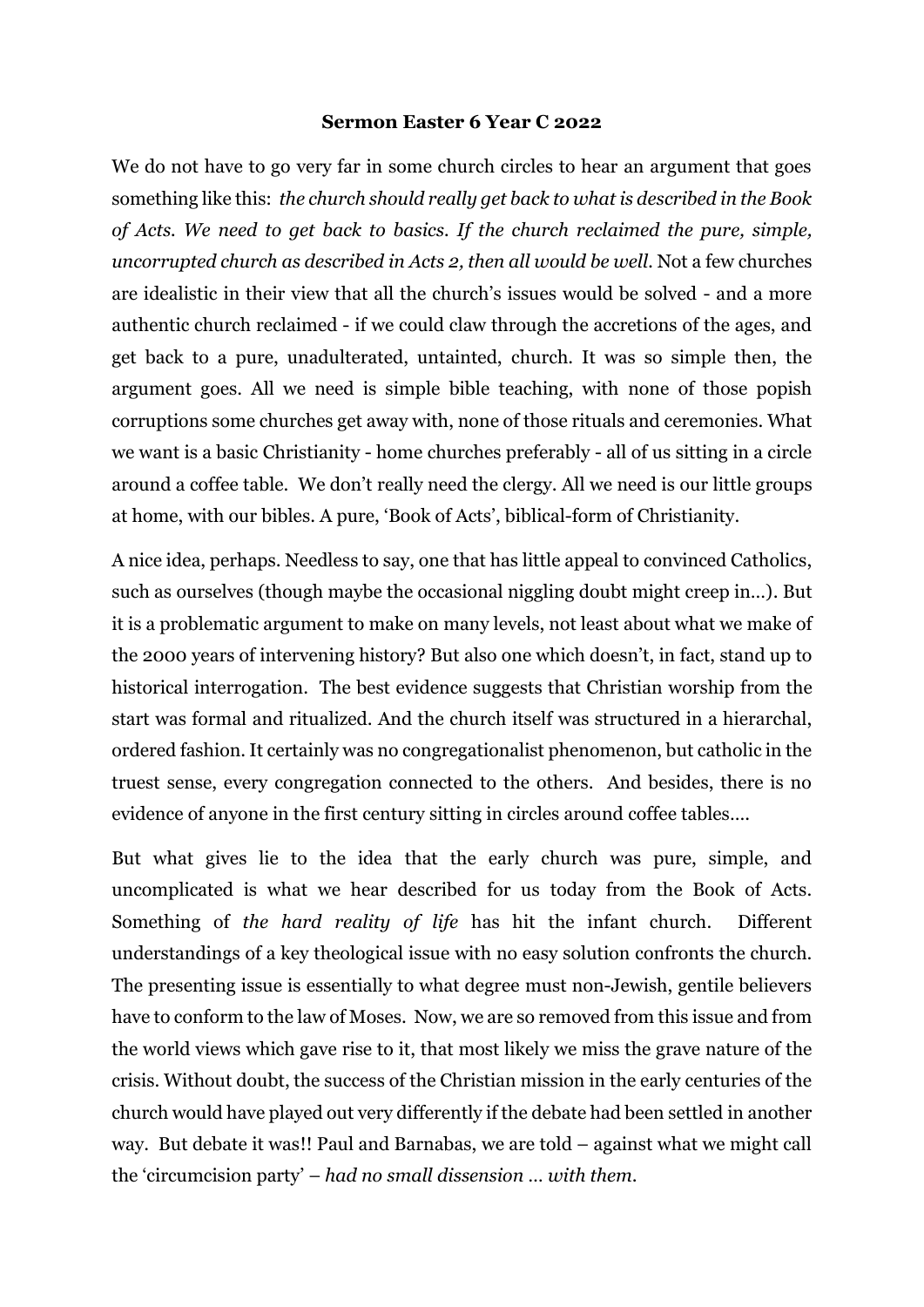Now, what we hear today skips over the guts of the debate and picks up the story once the issue has been settled and to the decision that is to be communicated. But something that went to the very heart of the gospel was at stake, namely that obedience to the law could no longer be regarded as the basis for salvation, even if the law, broadly speaking, remained the authoritative guide for Christian living.

How the first council of Jerusalem was conducted, then, *does provide* us with a model of Christian behaviour, especially in times of debate and contention. At a time of *profound* tension between Paul's communities and the Jerusalem community, Christians sought to resolve their differences in an atmosphere of *friendship and respect*. Importantly, *compromise* was a part of the solution. It was not a case of anything goes, nor was it a case that the full demands of the law ought to be imposed. We hear how the letter in the name of the apostles and elders testifies to this. But also important is the *openness to filial correction*. Paul's witness to what God was doing among the gentiles convicted certain members of the Jerusalem church that their position was wrong. This can well serve as an example for dealing with conflicts within the church: that we approach each other in friendship and respect, that we listen to each other, and that when necessary - in humility and grace – we recognise our errors.

Now, most of you would be aware that issues of contention and debate are never very far from the life of the Anglican church. Two weeks ago, this was very much on show as delegates from all over the country met on the Gold Coast for the General Synod of our Church. It had been delayed for two years due to Covid, and so it had been five years since the national assembly of our church had met. In his presidential address, primate and archbishop of Adelaide Geoff Smith outlined some of the effects of the pandemic on the Church: that there has been a drop in numbers, a reluctance to rejoin in-person gatherings, a feeling of tiredness and a loss of momentum, and that we are just trying to get done what needs to be done as best we can. If his diagnosis is true (and I think there is some truth in it) then how remarkable that it was thought appropriate to launch into a debate that would only cause further division and stress!

The key topic up for debate was the issue of human sexuality and marriage. Opposing motions on this matter were supplied by the progressive and conservative wings of the church and – predictably enough – only further cemented existing divisions. Restraint and humility on both evangelical and progressive sides would have served the church much better.